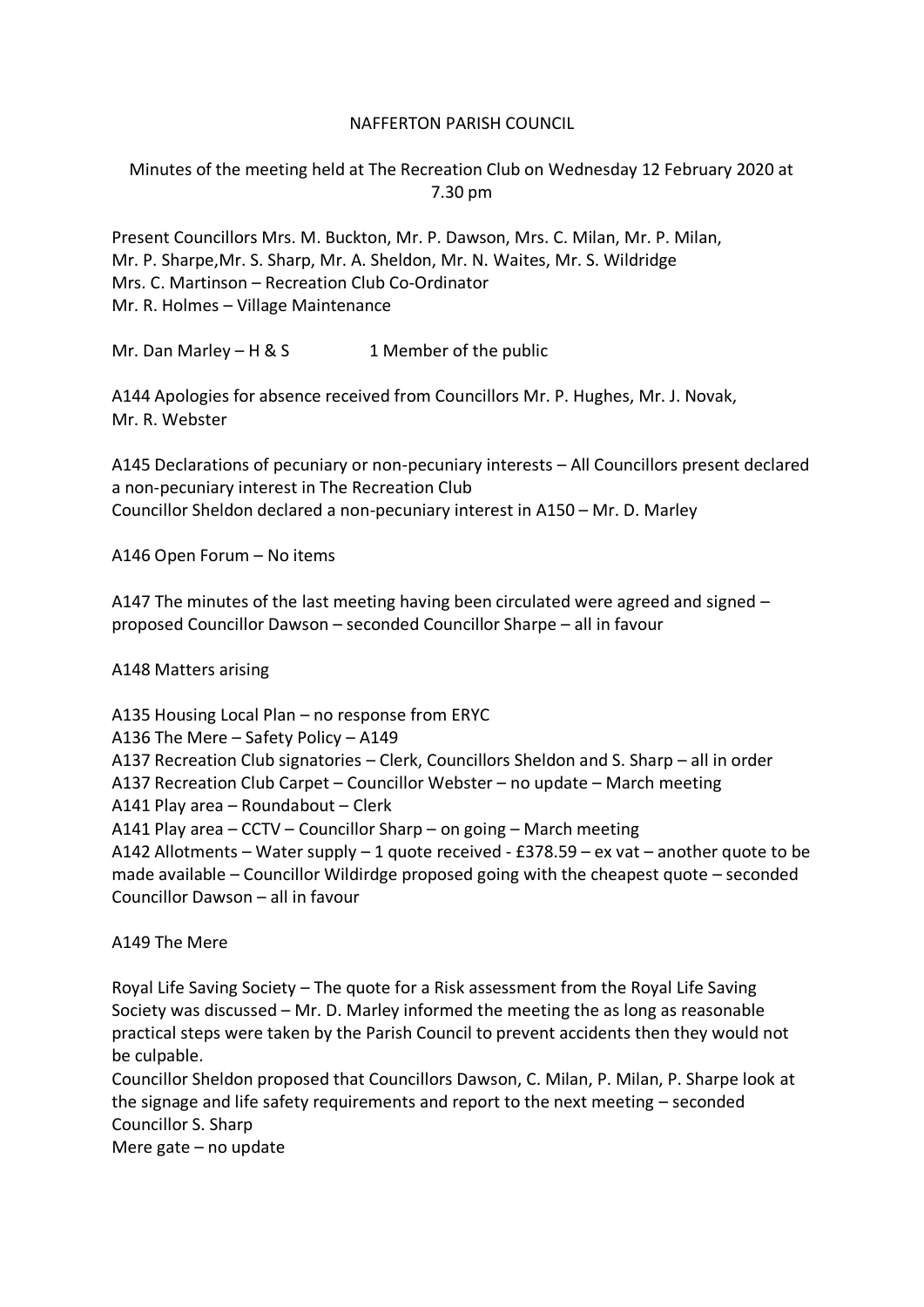### A150 Nafferton Recreation Club

- Rec Club H & S introduction guest speaker Mr. Dan Marley Mr. Marley outlined the need for necessary signage and the process of keeping records for the Recreation Club buildings and equipment and the whole of the Recreation Club site – Mr. Marley to liaise with Councillor Sheldon and Mrs. Martinson and advise on the requirements – Mr. Marley left the meeting - March meeting
- Accounts events costing for proposal Councillor Sheldon proposed that a costing should be prepared for each event being organised at the Recreation Club to give a view of the results at the completion of the event – Councillor Martinson explained that it was difficult to anticipate the outcome of any event – on a show of hands it was decided not to carry the proposal forward.
- Councillor Sheldon proposed that the Parish Council and Recreation Club meeting should be held on the same evening – all in favour
- Councillor Sheldon proposed that a working party should be formed for the Recreation Club – no decision
- Tennis Club had sent a message requesting that the Tennis Courts should be locked Councillor Sheldon proposed that the response should be that the Tennis Courts should be available to the public except for pre-arranged Tennis matches and so would not be locked – seconded Councillor Wildridge – all in favour
- Lissett Wind Farm Fund Mrs. Martinson had a quote from Drury Sport for ancillary equipment to fulfil the criteria to spend the funds from Lissett Wind Farm – the meeting gave her the go ahead to order the equipment
- Forthcoming event Comedy Evening 29.2.20
- Alcohol Licences discussed
- The new bin store had been erected.
- Accounts
- $\bullet$  9.1.20 Business Stream d/d £260.10
- 17.1.20 Business Stream  $-d/d$  old building £111.01
- December npower d/d Electricity £325.63
- December npower –d/d gas £552.14
- January npower  $d/d$  Electricity £328.67
- January npower  $d/d$  gas £506.74
- $\bullet$  2035 C.W. Foreman hedgecutting £162.00
- 2036 Pitchcare £118.50
- 2037 Safety Signs £48.90
- $\bullet$  2038 ERYC Supplies £81.77

A151 Flooding/Drainage report – all in order – some flooding on Nethergate which drains away

# A152 Planning

20/00110/PLF – Erection of a link corridor and egg packing/storage building following demolition of existing buildings – Nafferton Farm, Lowthorpe Lane, Nafferton – we have no observations to make on this application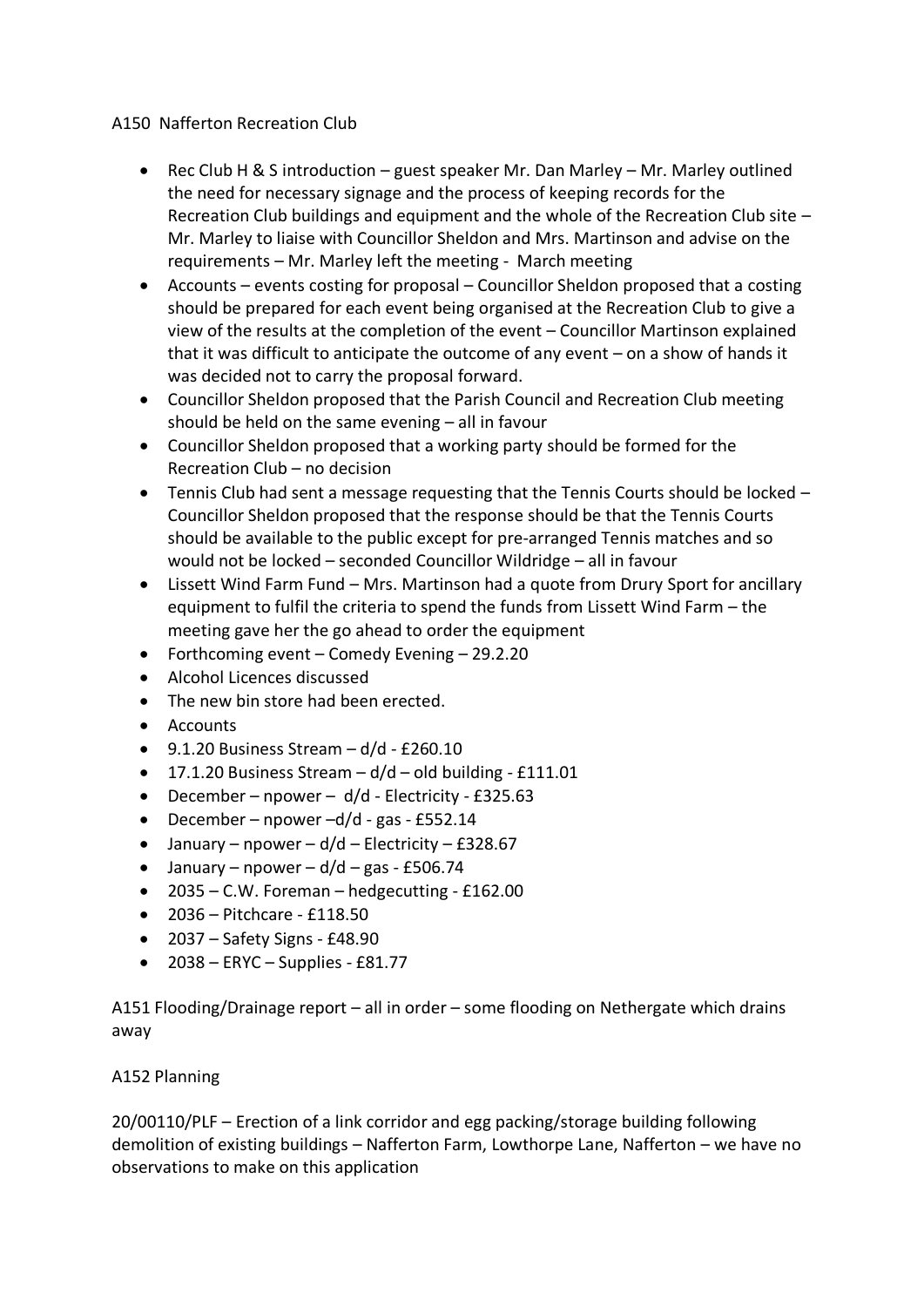20/00309/PLF – Erection of single storey extension to side and rear – 8 Westgate, Nafferton – we have no observations to make on this application

19/03812/PLF – Conversion of existing public house to form 5 dwelling houses and the erection of an additional dwelling house attached to the existing building, with associated works including refurbishment of parking and turning areas and work to form private and communal amenity spaces (revised scheme of 19/00906/PLF) – The Kings Head, 22 Middle Street, Nafferton – refused

### A153 Correspondence

J. Porter – Duke of Edinburgh Award – Litter picking – the PC welcomed the offer A. Wakeley – Request for funding for a trip to Madagascar – PC unable to give grants to individuals Mr. A. Robinson – speeding in Nafferton – clerk responded KCOM's full fibre rollout – decline request from KCOM to attend meeting Lissett Wind Farm Fund – forward details to Mrs. Martinson HART – noted/filed Streetscape (Products & Services) – Play Areas – discussed and filed

# A154 Committee Reports

Village Hall – no report

Feoffee/Jefferson Hodgson – 2 grants had been awarded Playground – Mr. Holmes reported that 20 fence posts would be required to repair the fence – the meeting approved purchase of the posts for Mr. Holmes to arrange the repair of the fence. Web – all in order

A155 Allotments

Near completion Container – liaise with Councillor Wildridge re-siting and delivery Water supply – re A148

A156 Village maintenance

- Bin on Westgate still not been moved to the opposite site of the road
- Mr. Holmes:
- Bus Shelter repairs
- Secure Parish Council litter bins
- Gritting in the village was discussed Mr. Holmes to take advise from his Insurance Co
- Clerk to contact Mr. P. Nicholson re paint for telephone kiosks
- Strimmer Mr. & Mrs. Milan offered a strimmer to the Parish Council